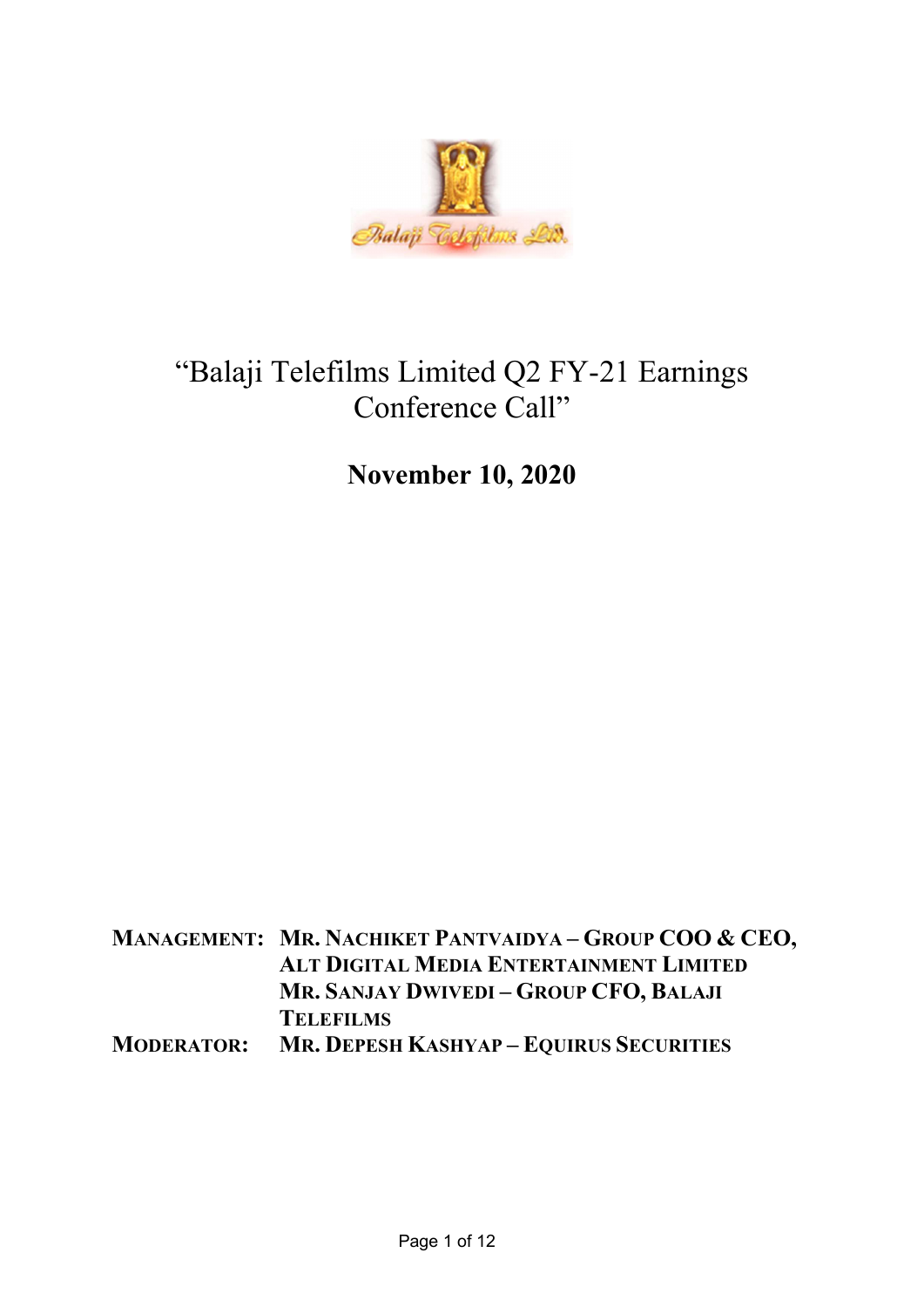

| <b>Moderator:</b>           | Ladies and gentlemen good day and welcome to the Balaji Telefilms Q2 Earnings Conference          |
|-----------------------------|---------------------------------------------------------------------------------------------------|
|                             | Call hosted by Equirus Securities. As a reminder all participant lines will be in the listen-only |
|                             | mode and there will be an opportunity for you to ask questions after the presentation concludes.  |
|                             | Should you need assistance during the conference, please signal an operator by pressing "*" then  |
|                             | """ on your touch tone telephone. Please note that this conference is being recorded. I now hand  |
|                             | the conference over to Mr. Depesh Kashyap from Equirus Securities. Thank you and over to you      |
|                             | sir.                                                                                              |
| <b>Depesh Kashyap:</b>      | Hi everyone on behalf Equirus Securities I welcome you all to the Balaji Telefilms 2Q FY21        |
|                             | earnings call. From the management, we have Mr. Nachiket Pantvaidya – Group COO and CEO           |
|                             | of Alt Digital Media Entertainment Limited group and Mr. Sanjay Dwivedi – Group CFO. I            |
|                             | would now like to hand the call to the management for their opening remarks and post that we      |
|                             | can open the floor for Q&A. Over to you sir.                                                      |
| <b>Nachiket Pantvaidva:</b> | Thank you. Good evening and welcome to the conference call of Balaji Telefilms Limited. We        |

government guidelines.

We hope that you are staying safe and keeping healthy in these uncertain times. As the unlock India commenced earlier in the quarter, we put our focus on restarting our production operations with the full swing while taking all necessary health and safety precautions for our teams on ground. Our TV production started getting ready towards the end of June but telecast only started from July 13<sup>th</sup>, resulting in over 12 days of loss of revenues this quarter. our TV business resumed with fixed shows with the necessary precautions as per

will be covering this evening the results for the quarter and half year ended 30<sup>th</sup> September 2020.

On the TV front, we've produced 176.5 hour this quarter and expect to return to more normalized level in the second half as our content line up appears to be steady. We have two new shows launching shortly, Brahmarakshas 2 on Zee and Molki on Colors replacing two shows that have come to an end recently. One of the important changes we're seeing that broadcasters have been impacted severely by the pandemic and are now not commissioning high budget shows, this has resulted in around 15% to 20% drop in realizations for us. The silver lining in this for us is that broadcasters will now more heavily on proven content expertise to deliver their ratings which we have. COVID has also forced us to relook at our costs and we are hopeful that some of the cost savings implemented in Quarter 1 will continue allowing us to maintain our margins in the business.

Coming to the movies business; there was limited activity for the first half as theaters remained closed with theaters now slowly opening getting expected rush for pending movies to be released quickly, we completed the sale of two movies from our portfolio for the direct to digital release instead of competing for theatrical windows.

Pagglait will premiere on Netflix and we'll be accounting for the same in the Quarter 3 revenues. Similarly in Quarter 1 you would recall we sold Dolly Kitty to Netflix, both of these movies have been profitable for us and reiterate our ability to back and monetize non-typical Bollywood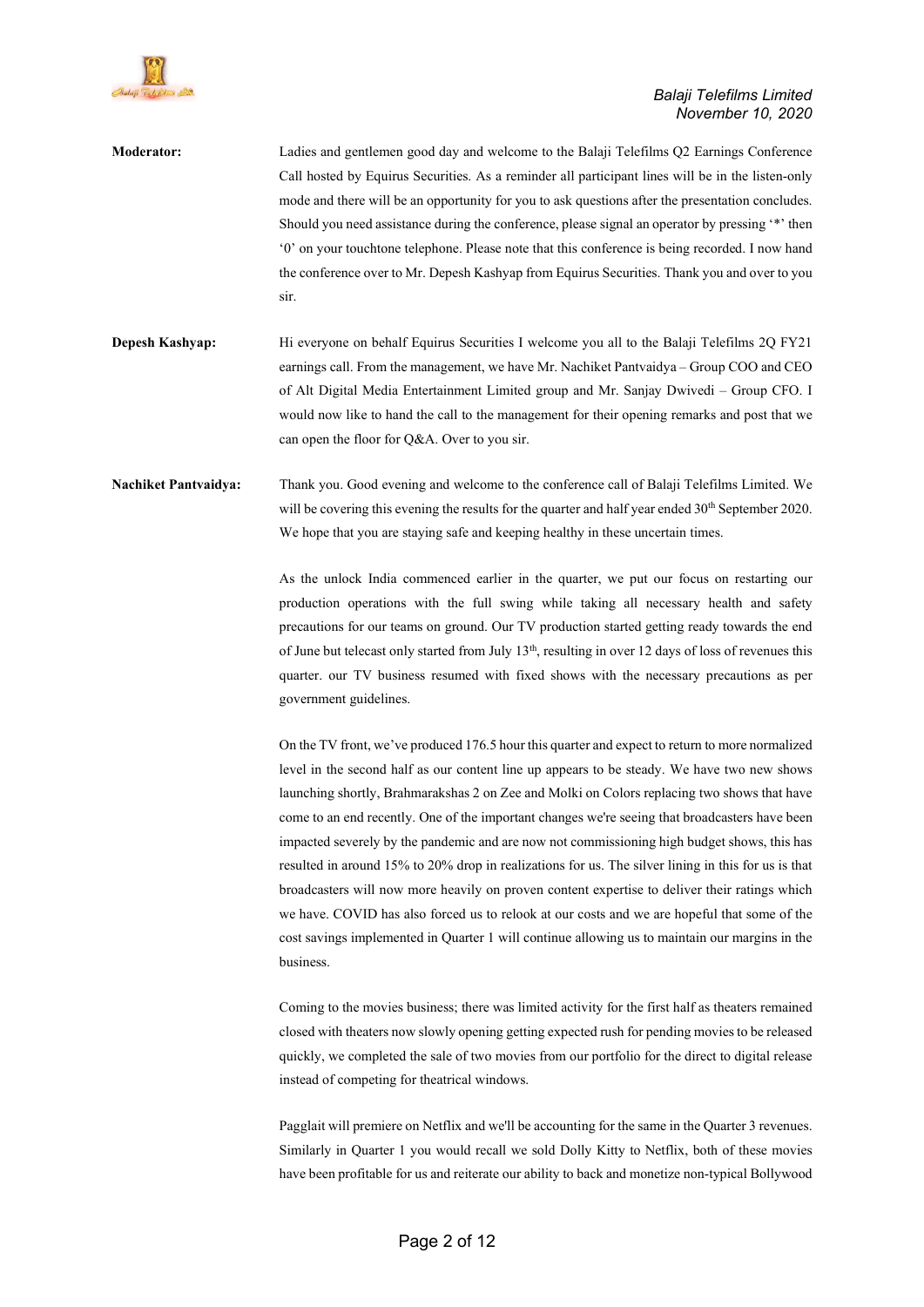

films. Looking ahead of the movie business, we remain conservative in the movie business and currently are working on a few projects. Confirmed projects are Ek Villian 2 starring John Abraham, K Tina starring Disha Patani. We continue to work on the pipeline, for FY22 which are some exciting projects. We will be in a better position to announce the FY22 line up later in the year. Suffice to say that there are a number of exciting concepts or more importantly, we have also gotten good pre-sales to back all these projects.

Turning to Alt Balaji; our focus this quarter was to improve library utilization and improve depth of viewing as we could add only two shows in the quarter given the closure of all production activities. Our deep library of 65 shows allowed to generate revenues in line with the previous quarter and we should see subscriber addition growth in the coming weeks as our pace of adding new content improves. We have an exciting lineup for the upcoming festive season and hope to see the momentum carry through the Quarter 4 also.

As we are now heading into the season which usually is a time of blockbuster movies releasing. But however this time the situation is different theaters have opened with staggered openings and restricted capacities with safety being everyone's primary concern. People are expected to take the crisis seriously at the moment and prefer to rely on video streaming platforms to deliver first content to watch at home.

Production has resumed across multiple projects and we have a very strong pipeline which is based on the learnings of the last 3 years. And also, this has helped us go deeper into mass India a market which we are very familiar with. In addition, there will be a number of returning seasons coming up. So we should have a busy launch calendar in the coming 6 months.

Overall, I think the first half was impacted by the pandemic and we are now slowly emerging from the same and we are also restoring our content production in both TVs and in the movie's division. The long-term potential for digital video has only got stronger with newer audiences now exposed to varied and differentiated content on OTT. With 65 shows and growing we are very placed to ride the growth of the OTT sector. I will now hand over to Mr. Sanjay Dwivedi, our Group CFO to give you a quick update on the financials. Over to you Sanjay.

Sanjay Dwivedi: Thank you Nachiket. Good evening, everyone. Actually this quarter we focused our efforts on getting ready after a prolonged gap due to the closure of all production activity in the pandemic. We lost 12 days of broadcast revenue on the TV business as programs were only telecast from 13<sup>th</sup> on July. Since then, we have managed to avoid major set closures and have resumed with six shows on air. Movie has very limited activity and we will be recognizing the revenues from sale of Pagglait in Quarter 3. Overall given the backdrop, this was more of a recovery quarter for us and getting ready for H2.

The key figures which I would like to highlight are as follows;

On consolidated basis revenue for the quarter was Rs. 78.3 crores up 123% quarter-on-quarter compared to Rs. 35.1 crores in previous quarter. TV business saw lower production hours for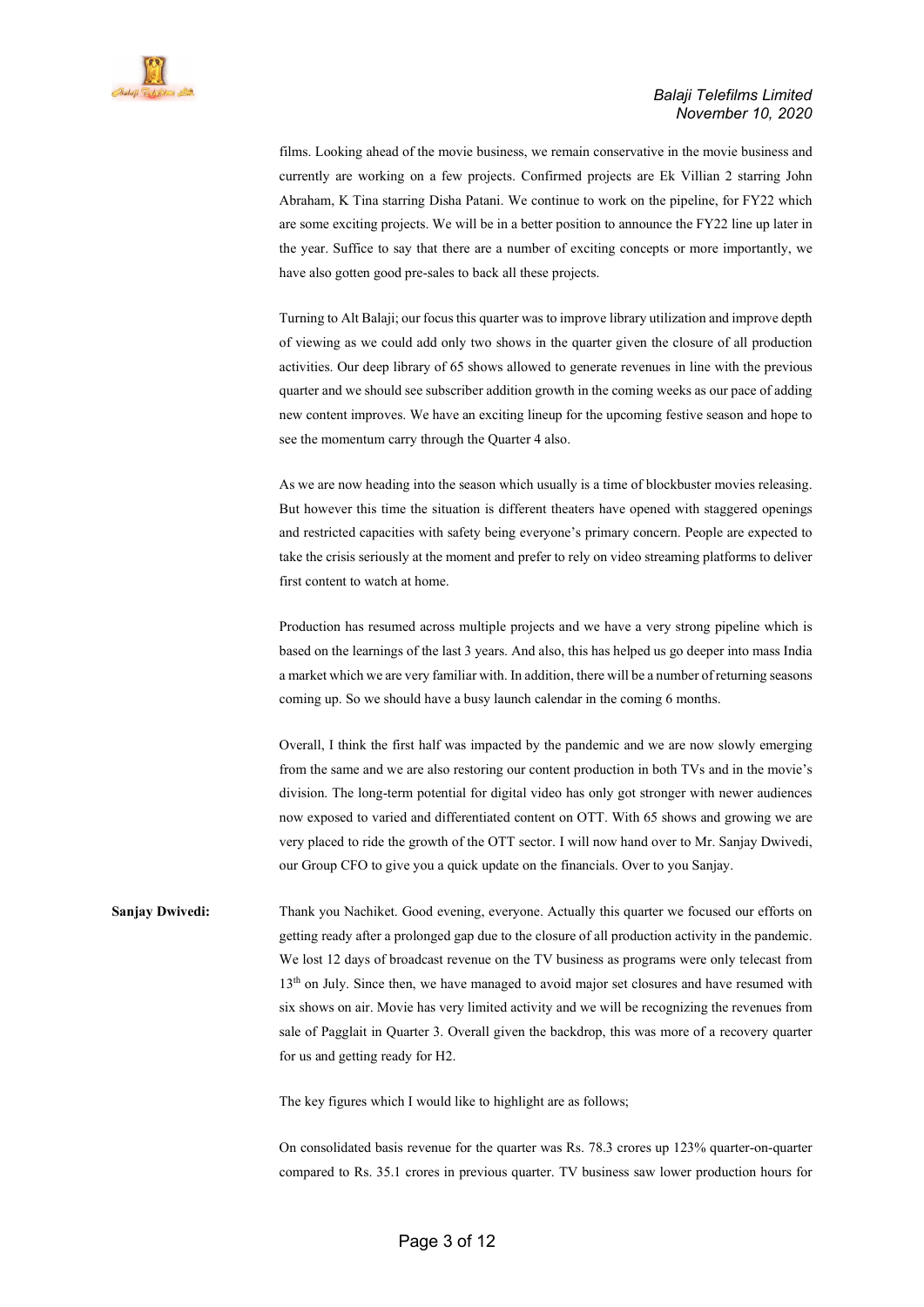the quarter along with a near 15% to 20% reduction in rates from the broadcasters impacting overall revenue. There were no movies released in the quarter.

Moving to Alt; it saw some slowdown in direct revenues but compensated marginally from revenue from our sale of content to ZEE5. Overall Alt Balaji revenue for the quarter was at Rs. 14.7 crores and H1 was at Rs.29.6 crores. Direct subscription growth was muted as unlock made people slowly getting back to work and social commitment and this coupled with fewer releases meant a marginal slowdown in direct revenues. We believe direct subs growth will pick up as we got a good line up going into Diwali and content production for Alt has picked up pace. We also expect revenue from ZEE5 deal to return to the usual run rate of 6 to 8 shows per quarter adding to the revenue growth for Alt Balaji. In line with the lower slow launch we also had lower marketing expenses for Alt Balaji. An interesting observation I would like to share is that over the last few quarters we have managed to successfully reduce our consumer acquisition costs and now operate well below the Rs. 100 mark. We believe as a pace of launching new shows goes up we should be able to leverage this lower acquisition cost to drive faster subscriber growth and drive profitability.

On the margin front in the production business due to prudent and tighter cost control measures which we're putting since early Quarter 1, were able to deliver improvement on margin front and hope to maintain this as volumes is done to more normal run rate of 200 hours a quarter. On half yearly basis revenue was at 113.3 crores, down 59% compared to 278 crores during the same period last year. Degrowth in revenue on half yearly basis was purely because of the impact of the pandemic on our Quarter 1 and lack of any big movie releases. EBITDA loss for the H1 was at Rs. 38.7 crores versus EBITDA loss of Rs. 28 crores H1 of last year. H1 last year had that hugely successful movie Dream Girl otherwise we are in line in despite the huge impact of no TV production in Quarter 1.

Coming onto our balance sheet; we are a zero-debt company with investment of over Rs. 219 crores in hand and we have calibrated plan to invest these in making more content, our strong focus on balance sheets strength has allowed us to sail through such tough times and come back to operation at a much faster rate.

Overall we are coming back to track and coming quarters will be a better business growth. I thank you all for joining us today. I would request the moderator to open the Q&A session. Thank you.

Moderator: Thank you. Ladies and gentlemen, we will now begin the question and answer session. We have a first question from the line of Varun Patni from Prospero Tree.

Varun Patni: My question is, Alt has been a cash burning business as we have seen in the past and till now we have not achieved breakeven. So can you just give some color on the strategy that is being adopted and the timeline within which we can achieve a breakeven?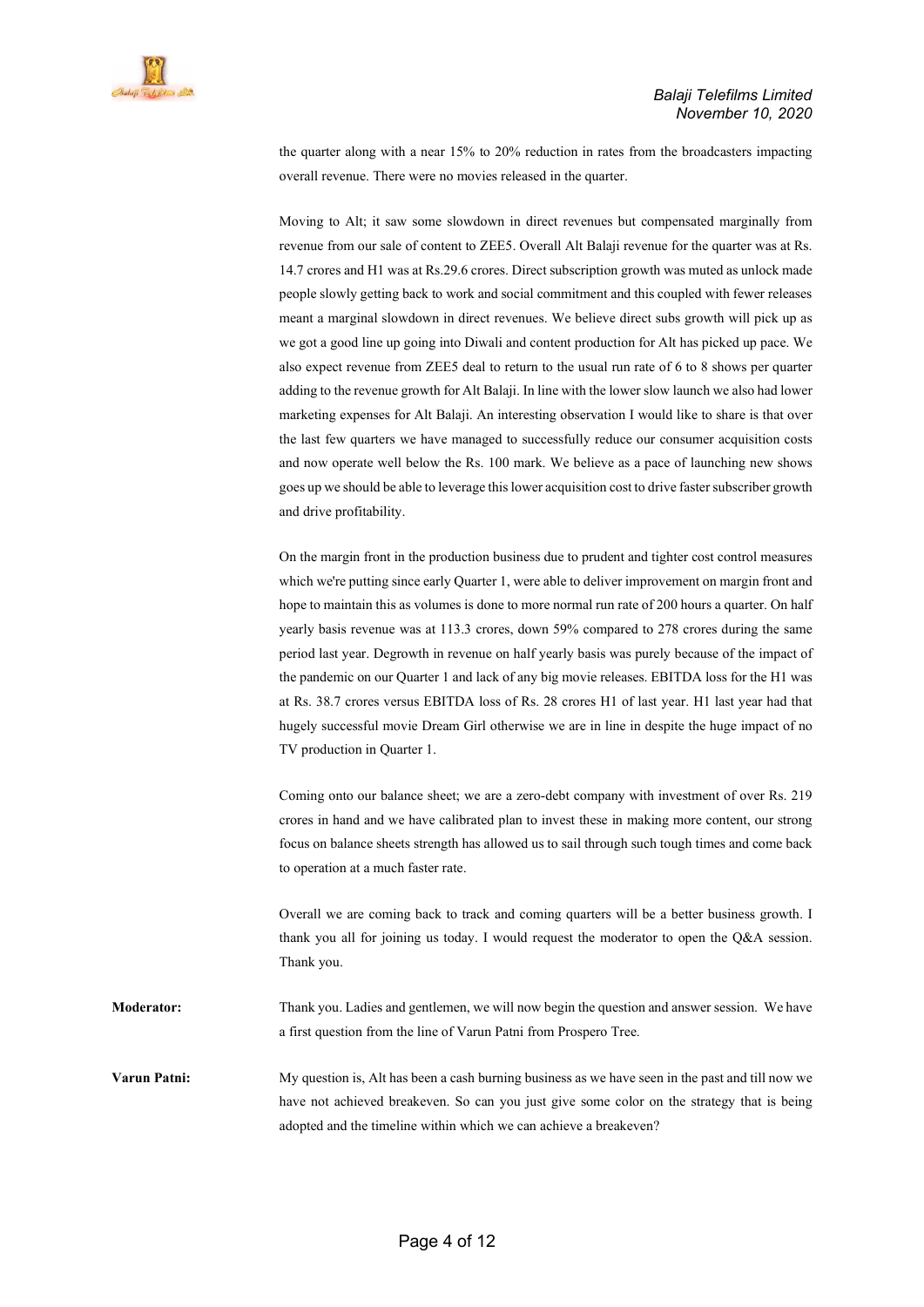

| Management:        | We are hoping to breakeven this business in Jan-Feb-March quarter which we have already<br>indicated to in the previous calls even before COVID has stuck. I think because of COVID, we<br>were uncertain whether we will do it in Q4 or Q1 of next year but I think the way the numbers<br>are looking, we are looking on whole to breakeven in Q4 of this financial year. Having said that<br>as a group, what you are saying is that it's taking up cash but we are not having to take cash from<br>outside. From the last I think September onwards we are in a position where we are much more<br>secure on our cash front and maybe Sanjay would like to elaborate a little more on that. |
|--------------------|-------------------------------------------------------------------------------------------------------------------------------------------------------------------------------------------------------------------------------------------------------------------------------------------------------------------------------------------------------------------------------------------------------------------------------------------------------------------------------------------------------------------------------------------------------------------------------------------------------------------------------------------------------------------------------------------------|
| Management:        | So if you see the difference between P&L breakeven and cash breakeven, we are already cash<br>positive in terms of our spend and in terms of our revenue. However, P&L will also show a drag<br>because there is earlier year's amortization which has come in only in this fiscal because our<br>ZEE5 deal has happened only in September of last year. So we are already cash positive in terms<br>of overall number. However, P&L EBITDA positive we think we are targeting for Quarter 4.                                                                                                                                                                                                   |
| Varun Patni:       | So, as per the ZEE5 deal what we are supposed to get is 60% of our production costs, am I<br>correct?                                                                                                                                                                                                                                                                                                                                                                                                                                                                                                                                                                                           |
| <b>Management:</b> | We cannot verify any of that because our deal keeps changing with time, so we are not in a<br>position to kind of verify that at all now.                                                                                                                                                                                                                                                                                                                                                                                                                                                                                                                                                       |
| Varun Patni:       | Okay and what about the Pagglait release date and what is the revenue that you're forecasting<br>for that?                                                                                                                                                                                                                                                                                                                                                                                                                                                                                                                                                                                      |
| Management:        | Netflix has not announced the date of release for Pagglait                                                                                                                                                                                                                                                                                                                                                                                                                                                                                                                                                                                                                                      |
| Management:        | But the revenues also kind of confidential. Suffice to say that we are positive on our movie<br>business across Dolly Kitty and Pagglait.                                                                                                                                                                                                                                                                                                                                                                                                                                                                                                                                                       |
| <b>Management:</b> | But irrespective of the release date once we deliver the movies to them, we can realize the<br>revenue. So hopefully Quarter 3 should show you that number.                                                                                                                                                                                                                                                                                                                                                                                                                                                                                                                                     |
| Varun Patni:       | What would be the subscriber count for Alt?                                                                                                                                                                                                                                                                                                                                                                                                                                                                                                                                                                                                                                                     |
| <b>Management:</b> | Right now, if you take total cumulative subscribers' subscriber, it would be upwards of 4 million,<br>of course that includes the churn also.                                                                                                                                                                                                                                                                                                                                                                                                                                                                                                                                                   |
| Varun Patni:       | Churn would be around 65%, I think.                                                                                                                                                                                                                                                                                                                                                                                                                                                                                                                                                                                                                                                             |
| <b>Management:</b> | It's kind of becoming a little lesser. It's going into the high 50s right now but yes.                                                                                                                                                                                                                                                                                                                                                                                                                                                                                                                                                                                                          |
| <b>Moderator:</b>  | We have the next question from the line of Nikita Sharma from NJ advisors.                                                                                                                                                                                                                                                                                                                                                                                                                                                                                                                                                                                                                      |
| Nikita Sharma:     | I had a couple of questions, first in the line TV business; you mentioned that the rates have come<br>down. Is it going to stay the same at these levels going or its going to come back? Also when                                                                                                                                                                                                                                                                                                                                                                                                                                                                                             |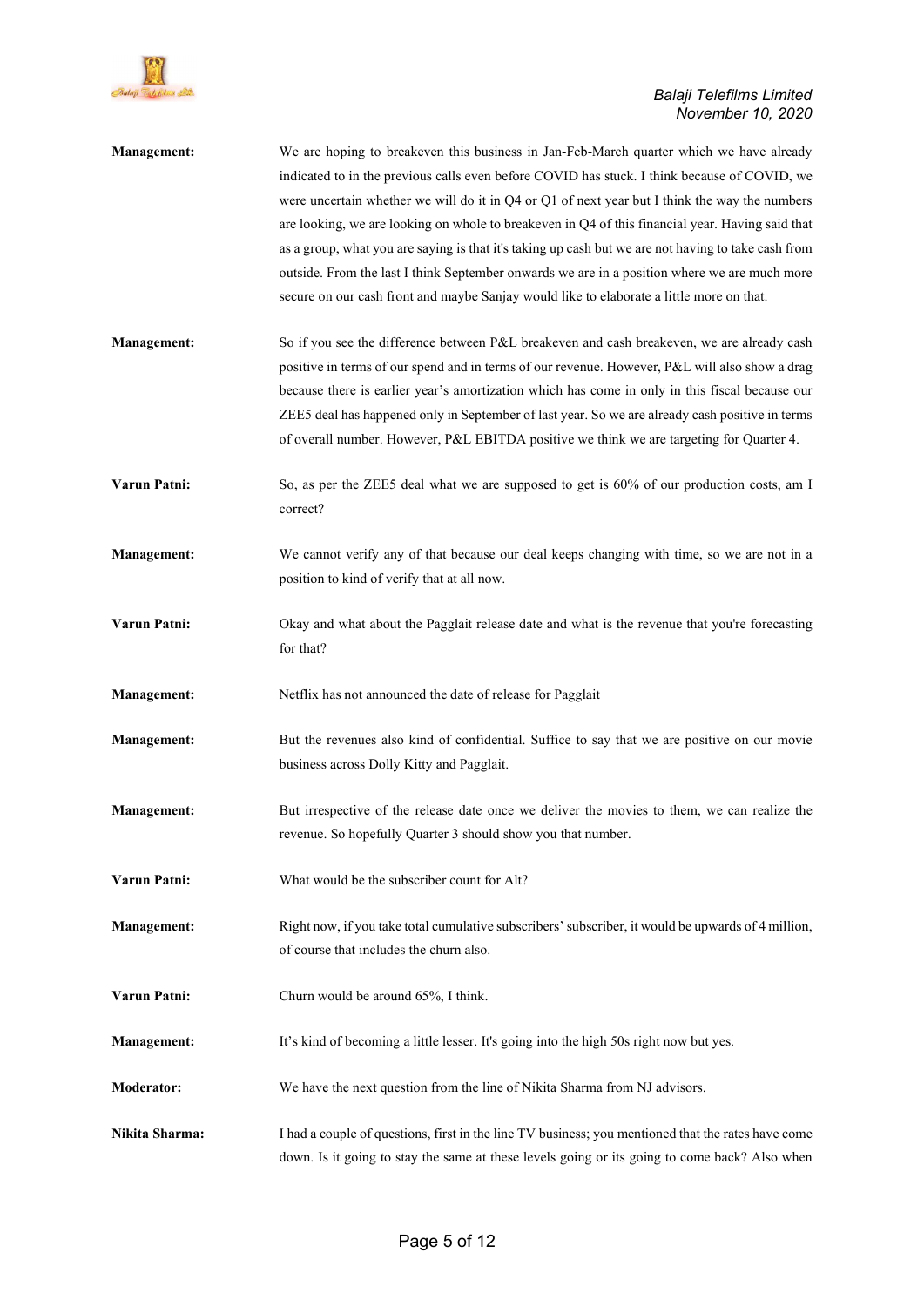

you see that happening in case it does and what was the way going forward for Balaji like will you increase the number of hours or how is it going to work?

Management: There are two aspects to the business. First is, rates for our shows that also depends on how the advertising market buoys up. As you know that we sell to broadcasters who are largely advertising supported and if that comes up in a good way then I think we'll look to a situation where we can slowly take the rates up. It won't happen. Certainly, it will take at least 6 months to 9 months for that to track back to normal. That is point one, point two is let me mention we have managed efficient cost management though it's not in the same proportion as the top line drop but we are managing to save our cost and we hope that we continue these savings going ahead and try and at least deliver the similar percentage margins as we were doing earlier. Last as far as volume is concerned, we are looking at volume growth however we have to pick and choose what new shows we take on especially given the fact that shows are going at a price which is 15% to 20% lesser than what they were earlier going on.

Nikita Sharma: Also, in the movie strategy the current strategy seems to be working very good for us. Given the current situation and the movies taking the digital growth, how do we plan to go forward from here?

- Management: There are two cornerstones to the movie strategy, rely on pre-sales to cover some of your cost, that is one and what we have also done is that we have partnerships with some of the other players in the market to ensure that our capital outflow per movie is not very high which is point 2.
- Nikita Sharma: Can we say the productions have come back and they have resumed, will we see the same number of shows being launched during from the pre-COVID levels, how many shows you used to launch per quarter, is the same number of shows can you see that going ahead?
- Management: We will not see the same number; we will see a 20% increase from the number of shows that we launched last year same time. So I think what is going to happen is if you see in the month of November-December-Jan-Feb we will launch at least three shows per month. So that is a upward tick from the two shows per month run rate, the run rate will actually go up simply for the reason that we have got a lot of inventory of development during COVID that we have done, we have written a lot of shows, those will be put into production on a very fast and fast track speedy kind of method to ensure that these come out at the rate of at least 3 to 4 shows every month going ahead starting this month, November.
- Nikita Sharma: Given that like now a lot of traction is seen towards IPL and the movies are being released to the digital platform. So does the content strategy remain the same or we…?
- Management: Our content strategy as I think over the last 3 years altered from being urban mass largely to now having a significant portion of our content targeted at Tier II and Tier III towns. When we started of this business about 3.5 years ago we also had kids section which we have omitted because we feel that in a pay subscriber environment  $(+18)$  is the age limit and therefore the kids we are not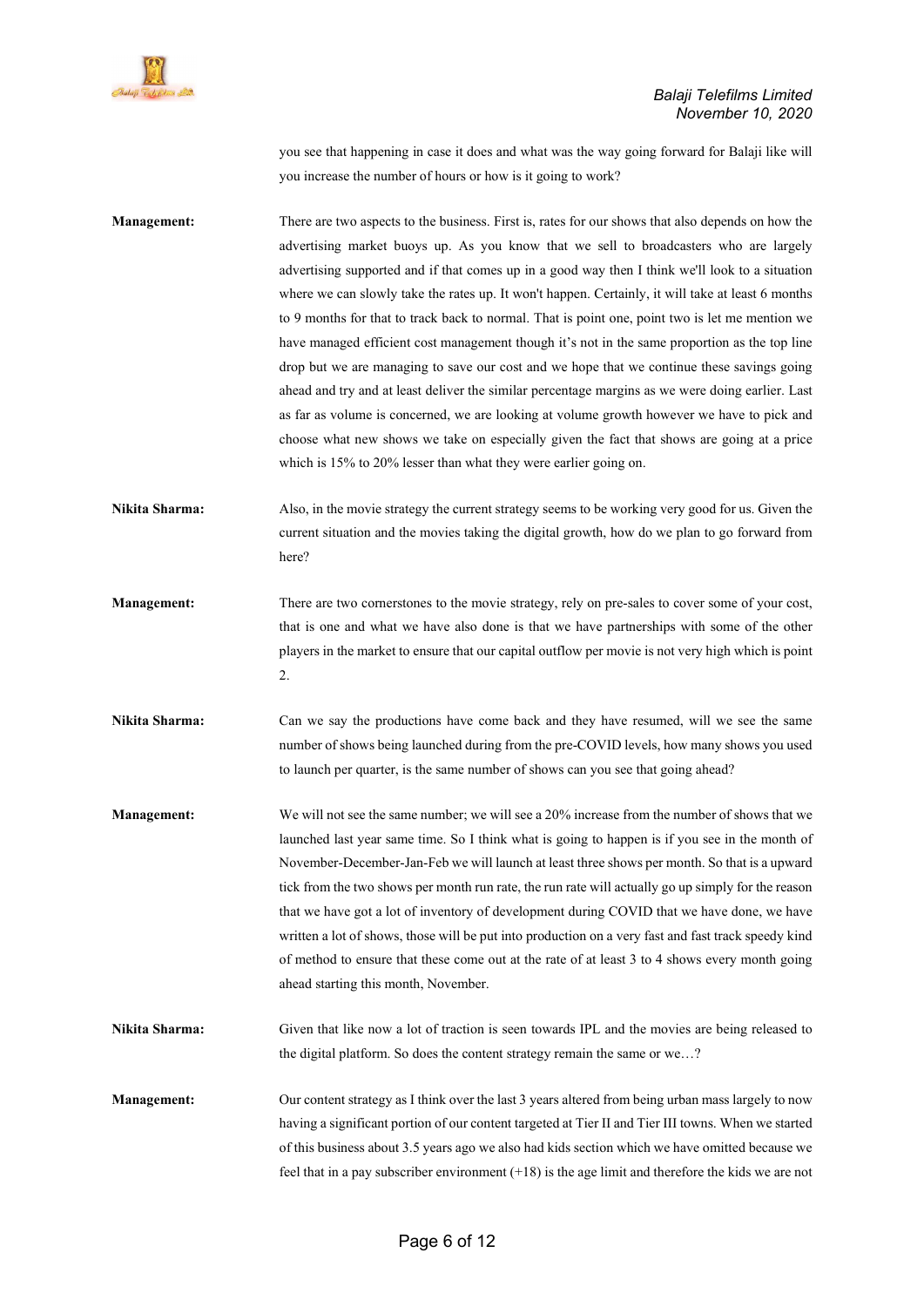

able to attract and strategically it's not the same TG for us so that's the second drop. Third is we are looking now to focus only on Hindi markets, but we will probably include one of the strong regional markets also in our strategy in the next 12 months or so.

Moderator: We have the next question from the line of Shaily Gathani from Reliance Industries.

Shaily Gathani: I just wanted to understand since Balaji operates on a presale model, are we planning to exploit the movies on our satellite as well after the digital platform like Dolly Kitty, are we planning to exploit on satellite as well?

Management: Yes, there will be exploitation of models for every movie...what are you asking about specifically? If you are asking for the specific movie I unfortunately can't give you details out because it's a contract with Netflix and it's largely. We will keep options open for both the platforms, whichever gives a better margin and revenue we will definitely go for it.

Shaily Gathani: So later on in case we get a better deal we will be planning to exploit on satellite also going forward for movies as well?

- Management: We will study the market carefully to respond. As a generic statement and I don't want to go through each movie because it involves confidentiality of contract. We want to exploit across all three mediums that is satellite, digital and we are looking for a theatrical window right now.
- Moderator: We have the next question from the line of Yogesh Kirwe from B&K Securities.
- Yogesh Kirwe: Whenever the OTT buys movies from us like Netflix or Amazon, do they buy the entire rights, or is the only digital rights are deployed here for movies?
- Management: It's a very generic question. You should ask Netflix or Amazon first of all but our deals are as per the deals. If somebody pays a certain amount for rights and if they pay double that amount then the rights deal will vary. So I don't know whether, I don't know what is the question you are asking. Everything comes at a price.
- Yogesh Kirwe: Right but the deals that we have done so far?

Management: I cannot reveal individual contracts obviously for the reasons of confidentiality, but I don't know therefore what your question is.

- Yogesh Kirwe: Earlier the movies were largely done for the theatrical release, now there is an additional window which is getting available. So is it possible that a film production business on the Balaji Telefilms side could there be bit of a scale up for in terms of number of movies, now that we have an additional window?
- Management: I think we have a sufficient number of movies in our pipeline. We are going to produce about four to five movies in post-COVID era that is in the next calendar year and we are confident that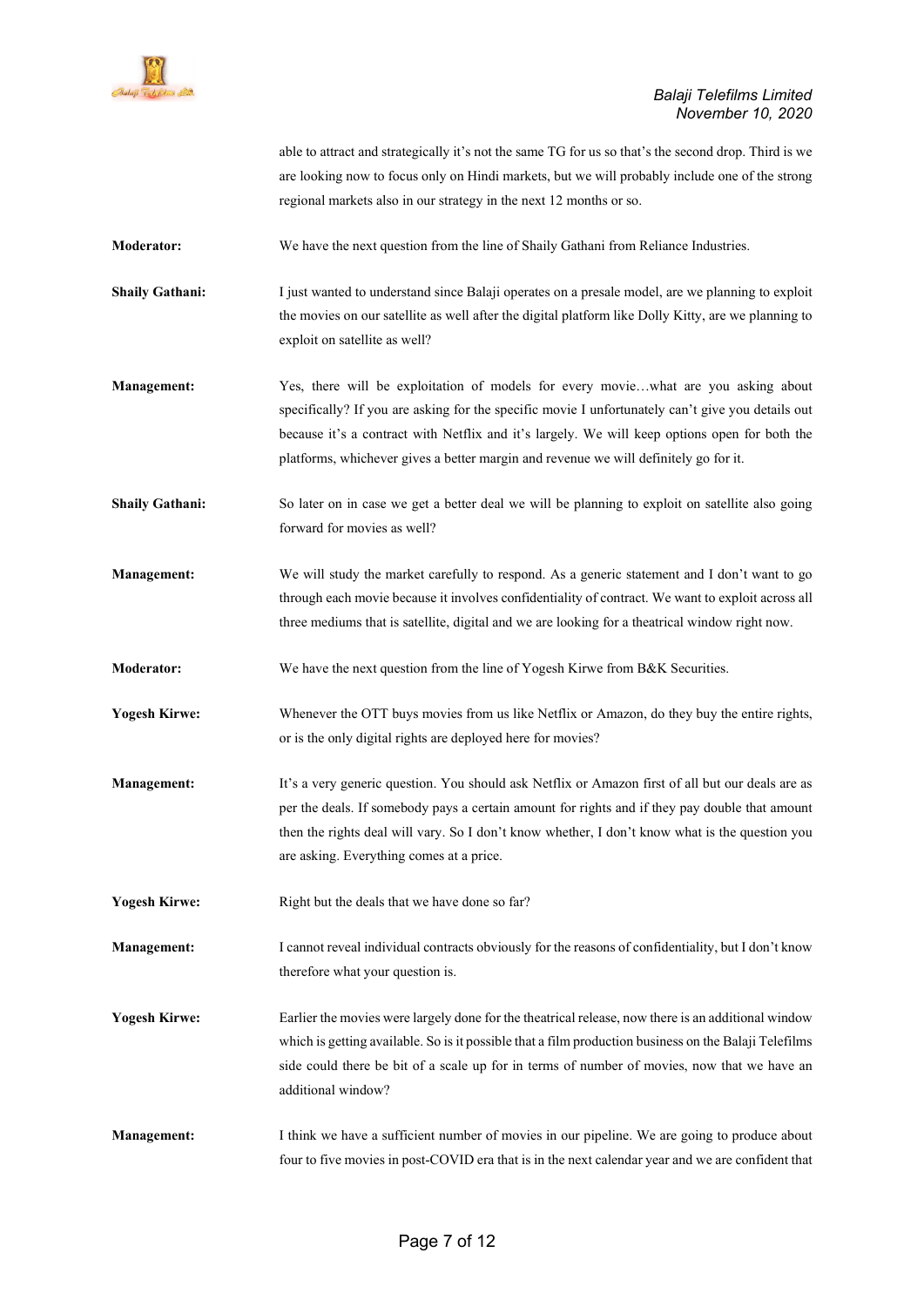

we will be always delivering a positive bottom line on the movie business. We delivered it in the financial year that ended March '20 and we will continue doing that in years to come.

Management: And having said that internally also we have set a max CAPEX what we can invest into movies, so we don't intend to cross that.

Yogesh Kirwe: Now I understand is not like-to-like so how does the profitability compare in terms of TV shows being delivered to television channels and movies being delivered to OTTs so is movie a more profitable business based on experience so far?

- Nachiket Pantvaidya: One of the businesses involves an entire IP transfer whereas the second business that you talk about doesn't involve an entire IP transfer. So I think there is a fundamental difference there.Therefore it's not comparable but we are bullish on both. We have been traditionally a very strong television producer, we are the #1 producer in India, we have been getting hits, we have getting the hours but we don't get the IP there. What we have done in the last 2-3 years is also build a good movie business trying to get both IP as well as bottom line and we are confident that both have their purpose, both help us also expand our vision towards mass India and the way we produce content for mass India and both are essential for us to develop that competency and translate it into a very-very successful digital mass platform. They also help us get the expertise in other than the bottom line and the financial strength that we have.
- Yogesh Kirwe: But generally, how do we plan? So just that the first cycle monetization, does that cover the investments or?
- Management: The movie cycle of production is typically more than a year and a half. Things are changing so fast in our world, in a post-COVID world one would be the crystal ball to gaze into to realize how this will work out. There was this direct to OTT market has suddenly flourished in the last 5-6 months itself and suddenly the theatrical market seems to be uncertain which was actually a different scenario just about 8 months ago. So these models are evolving, these models are something that will even probably change even more further 6 months down the line depending on how successful these movies are only OTT platforms. A year's experience will let us know what is the kind of viewership that they garner so I think the verdict is yet to be delivered on what exactly will be a good model going ahead. Suffice to say we are as a company we are viewing this creatively as well as financially. We are limiting the capital exposure to the movies that we do to whatever we want to about 100 to 150 crores and also relying on pre-sale so that we are sure of what we are doing in terms of finances.
- Management: I think what you wanted to know is whether we fully realize the investments which we do in each of the movies or are we creating any intangible through the balance sheet for the future years. So answer is we don't create intangibles. At the time of release, we fully accrue the cost and revenue.The cost is all 100% written-off.

Moderator: We have the next question from the line of Deepesh Kashyap from Equirus Securities.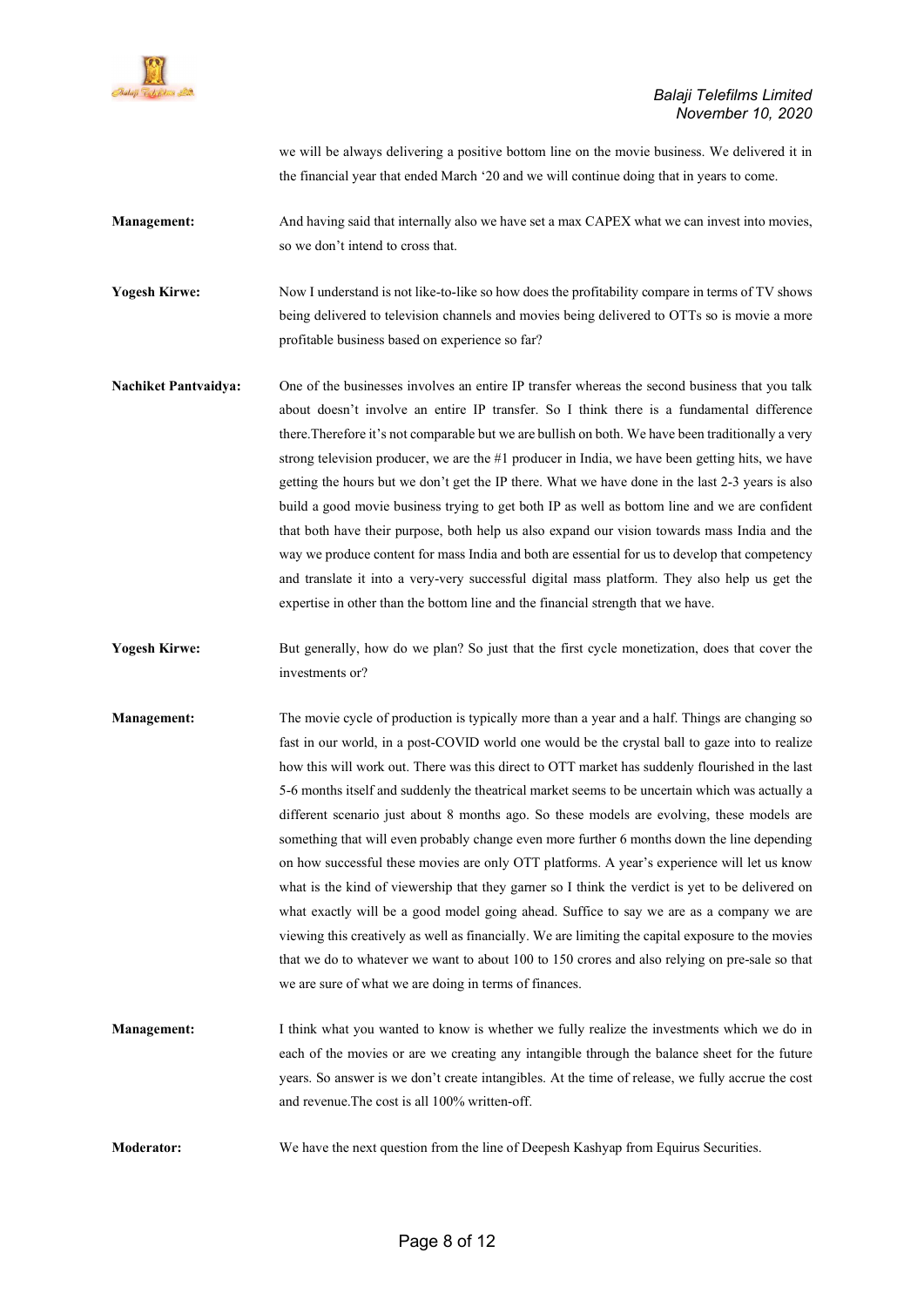

- **Depesh Kashyap:** Now that the theatres are opening, do you think the buying spree of this OTT platforms will reduce, the kind of money that they were paying in the lockdown period will they come out with the same kind of money or they should reduce going forward?
- Management: I don't think it will reduce to answer your question for a simple reason that on digital platforms the aggregation of audiences is possible. So if you were to go to a theater with your family you have to get Rs. 1000-600 say if you are in a fancy multiplex, family of four and with food it's a Rs. 2500 evening outing whereas on digital platforms that is considerably lessened. Some of them are price as low as Rs. 400 a year; some people have priced slightly higher maybe a Rs. 600 a month or something. So I feel economically India has an alternative and also there is a choice of individual movies being watched in an unscheduled manner. Both these factors will lead to growth in digital viewing. How big the growth is, will it cannibalize entirely theatre audience one doesn't know but then definitely will be some cannibalization of theatre audience.
- Depesh Kashyap: Do you think the aid with theatrical window that is being followed by everybody that can come under negotiation and also the producer and exhibitor kind of revenue-share model that is there, can that also be renegotiated? Are the talks have started on that line?
- Management: As of now at least we are not party to any of these stocks but my intuitive instinct, I don't have data to back this up is that things will change for the way we are doing business in a way if you have an OTT release you don't have tension of Friday-Saturday-Sunday box office performance. In an OTT release you can actually wait for a month for all the audiences to come and therefore I think the equation of how the producer views moviemaking might alter significantly in the next 7-8 months. Like I said the verdict is still out. People are still waiting because once the movie is on the OTT platform for a year or so only then will we know whether it has been successful or not but one thing is there that there is an option to this one-shot thing that Friday-Saturday-Sunday it works, then it works otherwise it doesn't. That period of or that examination period will I think change to 6 months from that first weekend.
- Depesh Kashyap: Now the theaters are and even in Maharashtra but like no big budget movies like Sooryavanshi etc. have released their, announced their release date so we have content producer. By when do you think the content producer will feel comfortable of releasing the movie from a theatrical? Will they wait for the 6 more months, how is it?
- Management: It is of course a quite interesting question which doesn't have simple answers. I think there are two or three things that need to happen. One is that the theater environment has to be restored to full normalcy including F&B and I think once that happens then the profit and loss of large movies and get justified. The alternate sitting without F&B is still not the full environment so perhaps smaller budget films might make it to the theatres if it is viable and everybody knows their P&L who am I to comment but might for the big films I think we have to wait for the new year to dawn.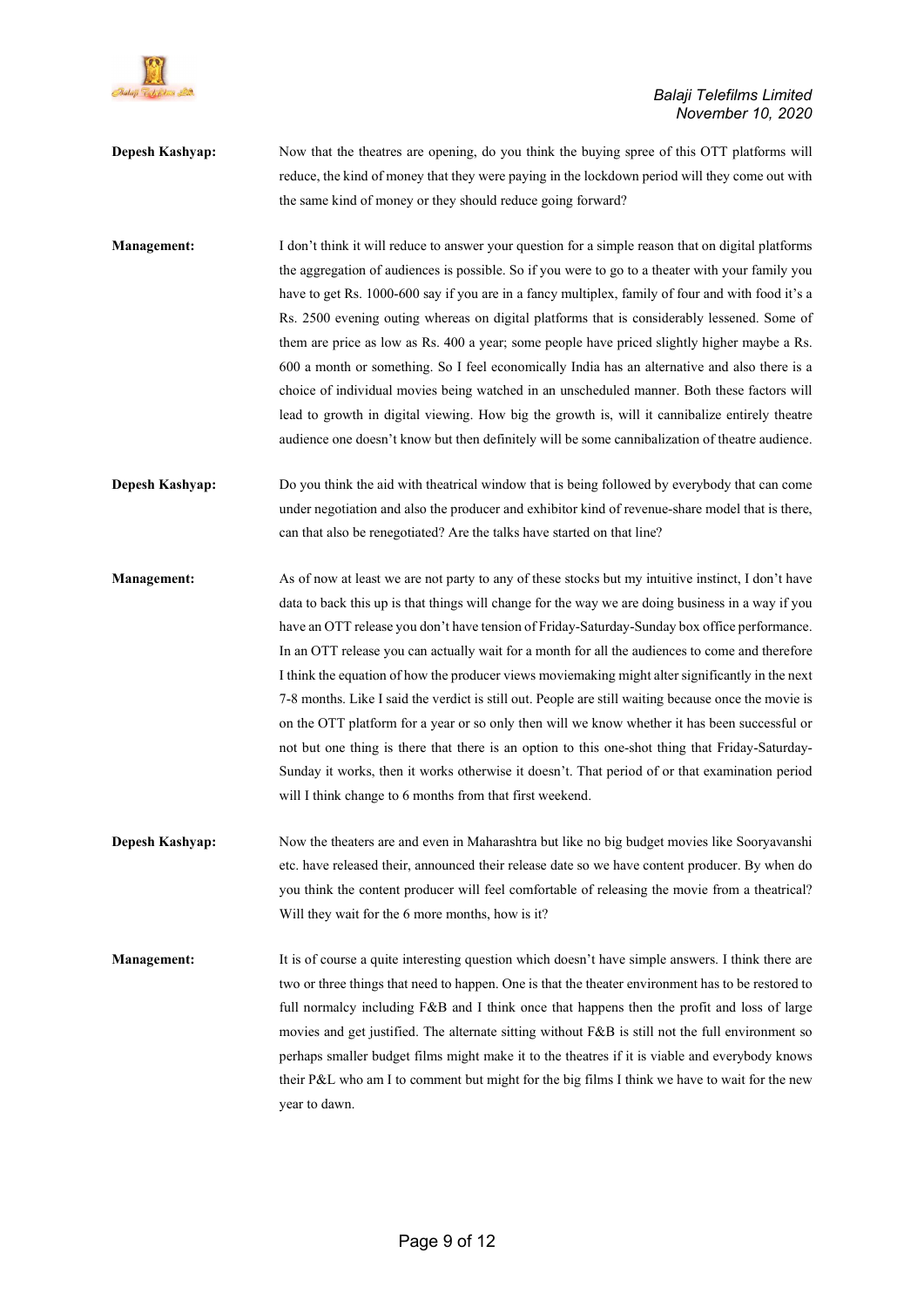

- **Depesh Kashyap:** Will you be comfortable with only of the domestic cinemas to open to full capacities or you will wait for the international market also to resume because I think that there is lot of international collection also that is happening for the bigger budget movies. Management: It depends on the film. Some actors and some film stories are internationally oriented. They have draws abroad; some of them have only domestic draws. So I think it varies from case to case, of course the best thing is that if you open up but then the films were made and costed, they were costed at a full open, everything is as normal basis. But now if you are saying that your earning capacity is that much diminished then the equation between digital and theatre will decide what happens. Moderator: We have the next question from the line of Ridhima Chandak from Roha Asset Managers. Ridhima Chandak: My question is on the Alt Balaji like from the last four quarters our revenue is declining, in the last year Quarter 3 revenue was approximately 23 crores odd and which is now 14.67 crores odd so what is a strategy behind as we said that we would be breakeven in the Quarter 4 of this fiscal or maybe in the next fiscal of Quarter 1. So what is the strategy behind this and as a direct consumer billing has also paused because of this unlock. Earlier daily subscriber was approximately 17,000 or 15,000 or so which is now come to the 9000. So what is the reason behind this and in this also we have seen some marginal uptick in the international subscription of Alt Balaji so that is gaining traction. So, how much is international contributing in the Alt
- Management: I will just answer you the direct subscription revenue. You said it has been declining quarter-onquarter basis, the number is wrong, you can just check your data. Only for Quarter 2 sequentially it has dropped by few crores for the Quarter 2 otherwise on a year-on-year basis if you see my direct revenue is almost doubling . How much international contributes? So for this quarter of direct revenue of around 11 crores international would have contributed around 1.75 crores. So to tell you first year our total revenue is of 15 crores, second year our total revenue was 40 crores, third year our total revenue was 77 crores and we are on track to improve by at least 30% to 40% on that in the coming year, in this year.
- Ridhima Chandak: I am not talking about the direct subscription. That must be increased but, on a quarter-on-quarter basis that I said that, that has decreased from 23 crores to 14-15 crores in the Quarter 2 of this fiscal?
- Management: If you see on a quarter-on-quarter basis Quarter 1 was 14 crores 90 lakhs, Quarter 2 is 14 crores 67 lakhs. Correct.
- Ridhima Chandak: What is the total direct subscription count?

Balaji.

- Management: Direct subscriptions right now are anywhere between 4 and 5 million.
- Ridhima Chandak: In which how much is paying subscriber count if any number you may have?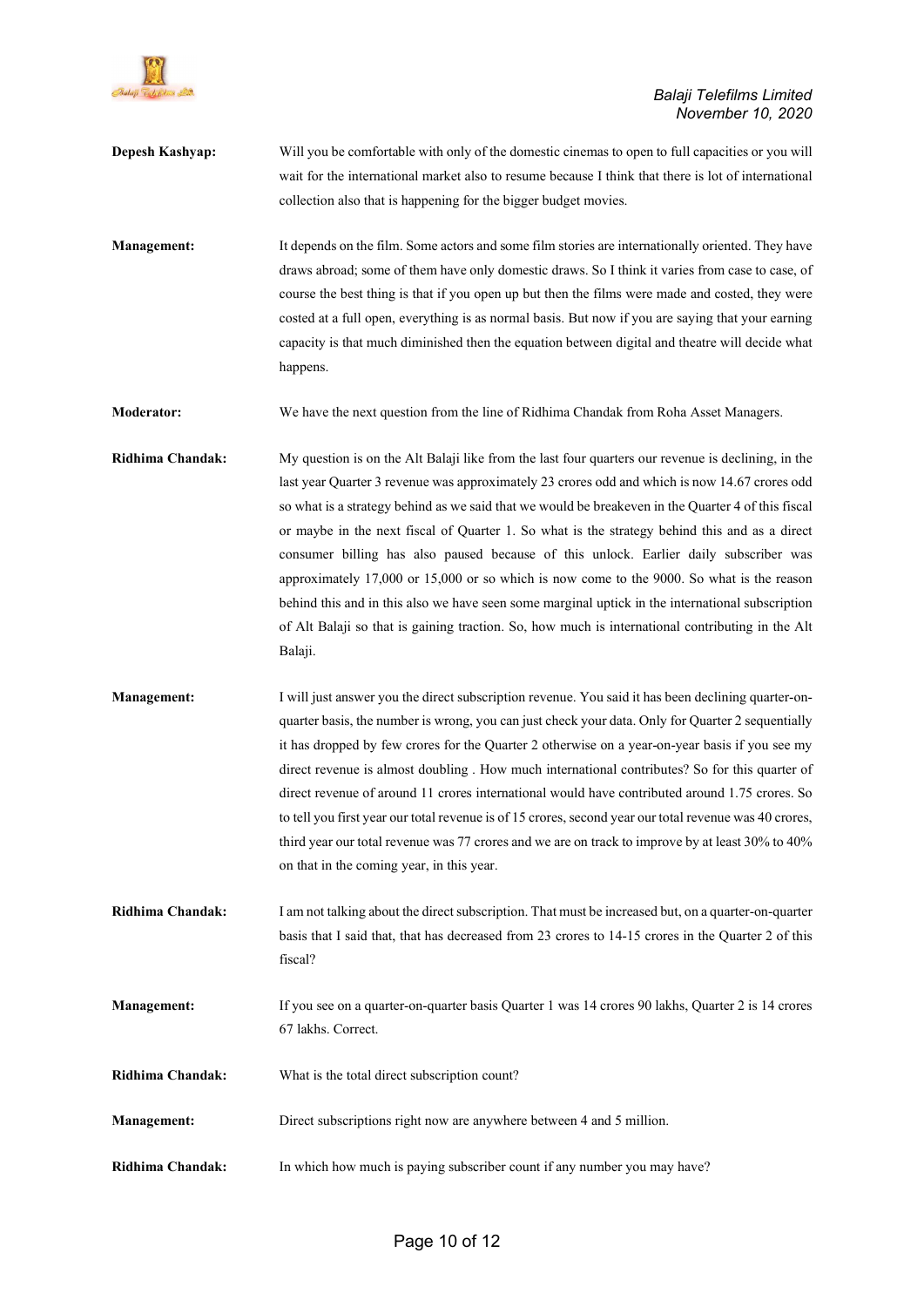

 Balaji Telefilms Limited November 10, 2020

Management: We are not a free platform, all our subscriptions are paid.

- Ridhima Chandak: I just want to know that as we are focusing on the breakeven part for the Alt Balaji, so what is the strategy behind this to increase our count on the direct?
- Management: The strategy is based on the following. The first half of the year has been a wipe-out for us with hardly 5-6 shows launched. We just launched two or three shows I think in the quarter that we are discussing right now. From that number you want to go through a number which is close to anywhere between 18 and 25 shows in the second half of the year. So we have been produced 3X the amount of content in the last half of the year and this is because of COVID, if COVID was not there we were evenly played out. So that is what will give us the burst in quarters to October-November-December and Jan-Feb-March quarters. Our customer acquisition cost has been steadily decreasing and that helps us as our content goes up that helps us to acquire customers at a much cheaper price. Because library also drives the subscribers.
- Moderator: We have the next question from the line of Apurva Shah, an Investor.
- Apurva Shah: I want to know by what time this deal with ZEE are you planning to carry on and isn't this deal regarding the content more lucrative for ZEE as far as Balaji Alt is concerned?
- Management: The deal is going to carry on till March 2022, who it is more lucrative for you have to ask. We find the deal is very beneficial to us, we have become cash flow positive on Alt as Sanjay mentioned and we also find that we are addressing synergistic mass markets.
- Apurva Shah: Won't it add more subscribers to Alt directly if the deal with these called off?
- Management: There are two aspects to it, one is that we also get to earn income from this deal in the form of a cost subsidy which of course I can't reveal. So that helps us ensure that we are cash flow positive.
- Moderator: We have the next question from the line of Varun Patni from Prospero Tree.
- Varun Patni: Out of the 46 crores of cost of production for Alt in H1, how much part of it would be the past amortization and what would be the cost for the current shows?
- Management: So even current shows cost are amortized so not full cost gets hit into the P&L, for the quarter, out of 46 crores, so for 2021 accounts for 3.12 crores, so balance is all coming from the earlier years' amortization.
- Varun Patni: As you have mentioned in the investor presentation that 65% of the cost is recognized in the first year and 25% in the second and 10% in the third year.
- Management: From the date of launch of the show.
- Varun Patni: That is what I wanted to confirm.